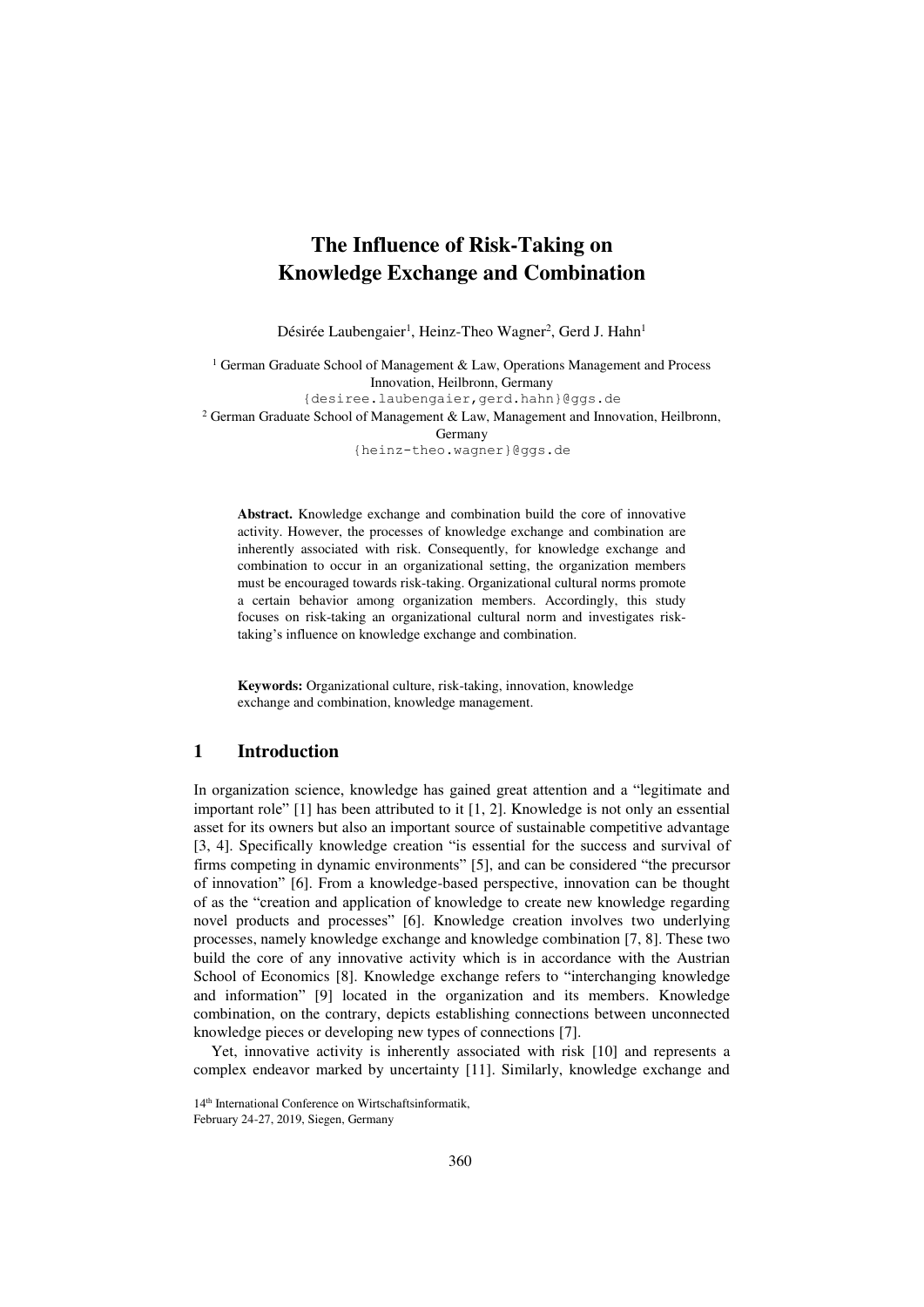combination are related to risk, and for organization members to engage in exchange and combination, they need to be willing to take risks [7]. In this regard, risk-taking – which is defined as a mindset that encourages the members of an organization to be open towards risks [12] – is essential. Accordingly, extant literature deals with risktaking in the light of knowledge-related subjects [13], and risk-taking appears to be particularly relevant for knowledge exchange and combination [5, 7]. Research commonly states that risk-taking largely depends on organizational context factors (e.g. [14, 15]). A plethora of studies take the organizational climate for risk-taking into account, and analyze its influence on knowledge creation (e.g. [5]). However, risk-taking might "manifest the cultural variables that exist in and dominate" [16] the organization. This is underlined by several organization scholars who point out that risk-taking is attached to organizational culture (e.g. [12, 17]). In line with current research (e.g. [18]), we consider risk-taking as a norm. Norms define appropriate attitudes and behaviors of organization members [19]. As they convey which conduct is expected and appropriate, they guide organization members' behavior [20]. Accordingly, risk-taking norms direct organization members towards being me more apt to take on risks. As norms are proposed to be influential with regards to knowledge exchange and combination, we assume that risk-taking norms may influence knowledge exchange and combination among organization members significantly. However, empirical research on the influence of risk-taking norms on knowledge exchange and combination is scant.

Considering the above research issues, this study analyzes how risk-taking relates to knowledge exchange and combination. Thereby, we address the following research question: *What is the influence of risk-taking on knowledge exchange and combination?* Drawing on social capital theory, we empirically examine risk-taking's influence on both knowledge exchange and knowledge combination.

# **2 Related Literature**

### **2.1 Knowledge Exchange and Combination**

Social capital theory by Nahapiet and Ghoshal [7] posits that social capital can facilitate knowledge creation which involves two underlying processes, namely knowledge exchange and combination.

Knowledge refers to "a high value form of information that is ready to apply to decisions and actions" [21]. The exchange of knowledge describes "interchanging knowledge and information residing in different organizational members and subunits" [9]. Obviously, knowledge can be located at myriad entities, and its exchange not merely involves, but, necessarily requires more than one sole party. Knowledge exchange continuously provides new knowledge which serves as the basis for new combinations. Combination is the process of bringing together "elements" previously unconnected or by developing new ways of combining elements previously associated" [7].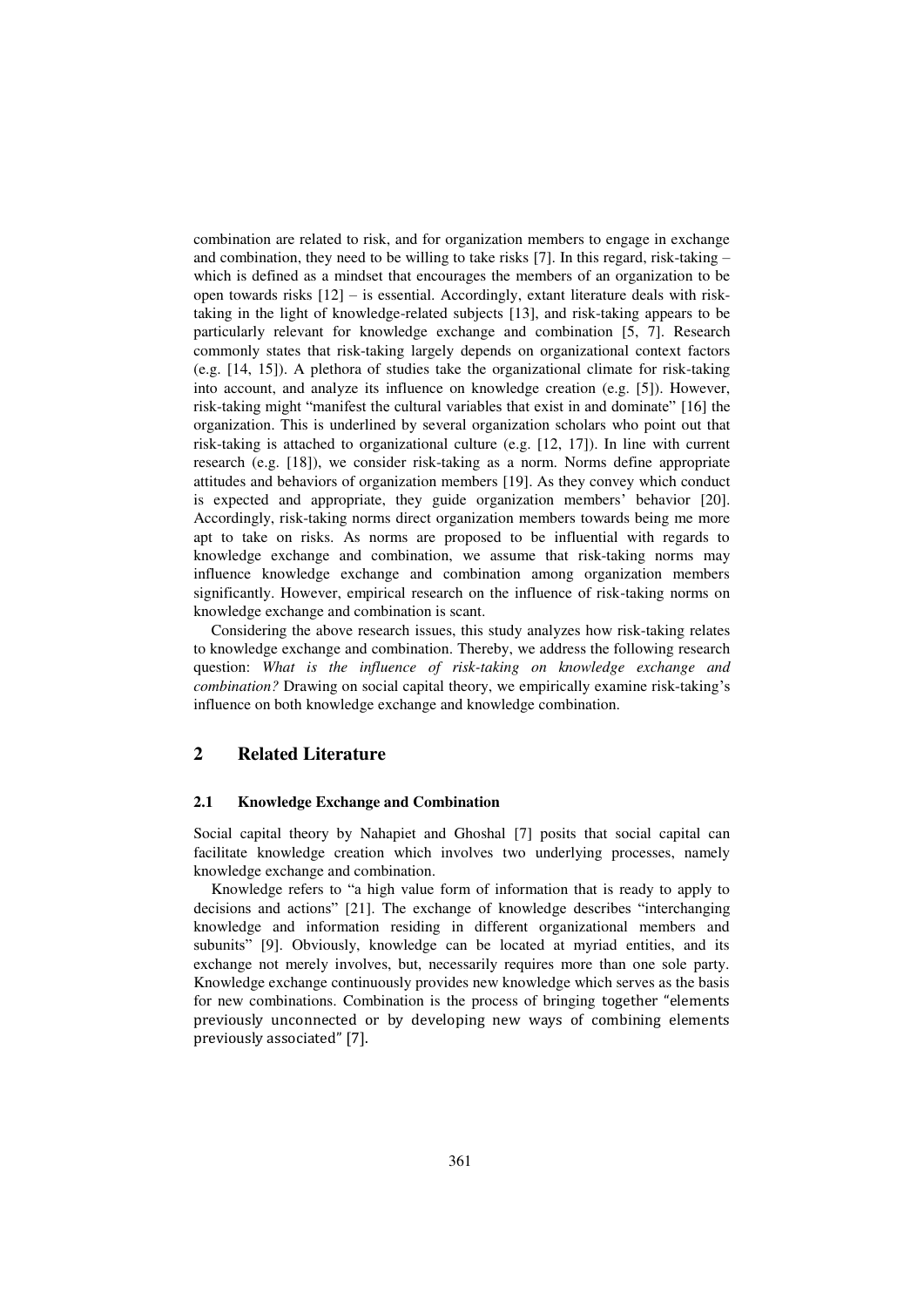Social capital refers to "the sum of the actual and potential resources embedded within, available through, and derived from the network of relationships possessed by an individual or social unit" [7]. It is an important driver of knowledge exchange and combination [22] and researchers commonly identify three dimensions of social capital  $[7, 22, 23]$ : (1) the structural, (2) the cognitive, and (3) the relational dimension. The relational dimension concerns "assets created and leveraged through relationships" [7]. This dimension pertains to resources that bond the members of a social system and transmit influence on their behavior. One form of social capital that is attached to the relational dimension is norms. Norms represent "a degree of consensus in the social system" [7] such as an organization. Norms that are effectively in use impart collectively binding demands on the members' conduct and can have a significant impact on their knowledge exchange and combination activities [7].

#### **2.2 Risk-Taking as a Cultural Norm**

Conform with Yates and Stone [50], we define risk as "the degree of uncertainty and potential loss that may follow from a given behavior or set of behaviors" [17]. People generally dislike risk – and risk ambiguity even more [24]. However, knowledge exchange and combination processes are associated with risk and organization members' willingness to take risks is critical for these two processes. Risk-taking refers to taking bold actions, and not only involves venturing into the unknown but also dealing with insecurities [25]. Consequently, organizations need to support and encourage risk-taking so that the organization members can cope with risk [26], and consequently engage in knowledge exchange and combination.

Cultural norms represent "a degree of consensus in the social system" [7] such as an organization. Due to the fact that cultural norms are "socially created standards" [18], they are to be grasped as the collectively binding demands and expectations regarding the conduct within the organizations [19]. They give direction to behavior, and if effectively in use, norms have a powerful effect on organization members' conduct [7]. Similarly, whether and to what extent organization members take the risk and engage in knowledge exchange and combination could be significantly affected by risk-taking norms. Accordingly, we assume that risk-taking positively affects both knowledge exchange and knowledge combination.

## **3 Research Method**

A survey is used for the means of data collection. All variables are measured with multiple-item scales using a seven-point-Likert-scale ranging from "strongly disagree" to "strongly agree". Risk-taking, our independent variable, is measured with seven items adapted from Tellis et al. (2009) [26], Hogan and Coote (2014) [27], and Miller and Friesen (1982) [28]. Knowledge exchange (first dependent variable) is measured with 4 items and knowledge combination (second dependent variable) with 5 different items which are all adapted from Shu et al. (2009) [9]. The questionnaire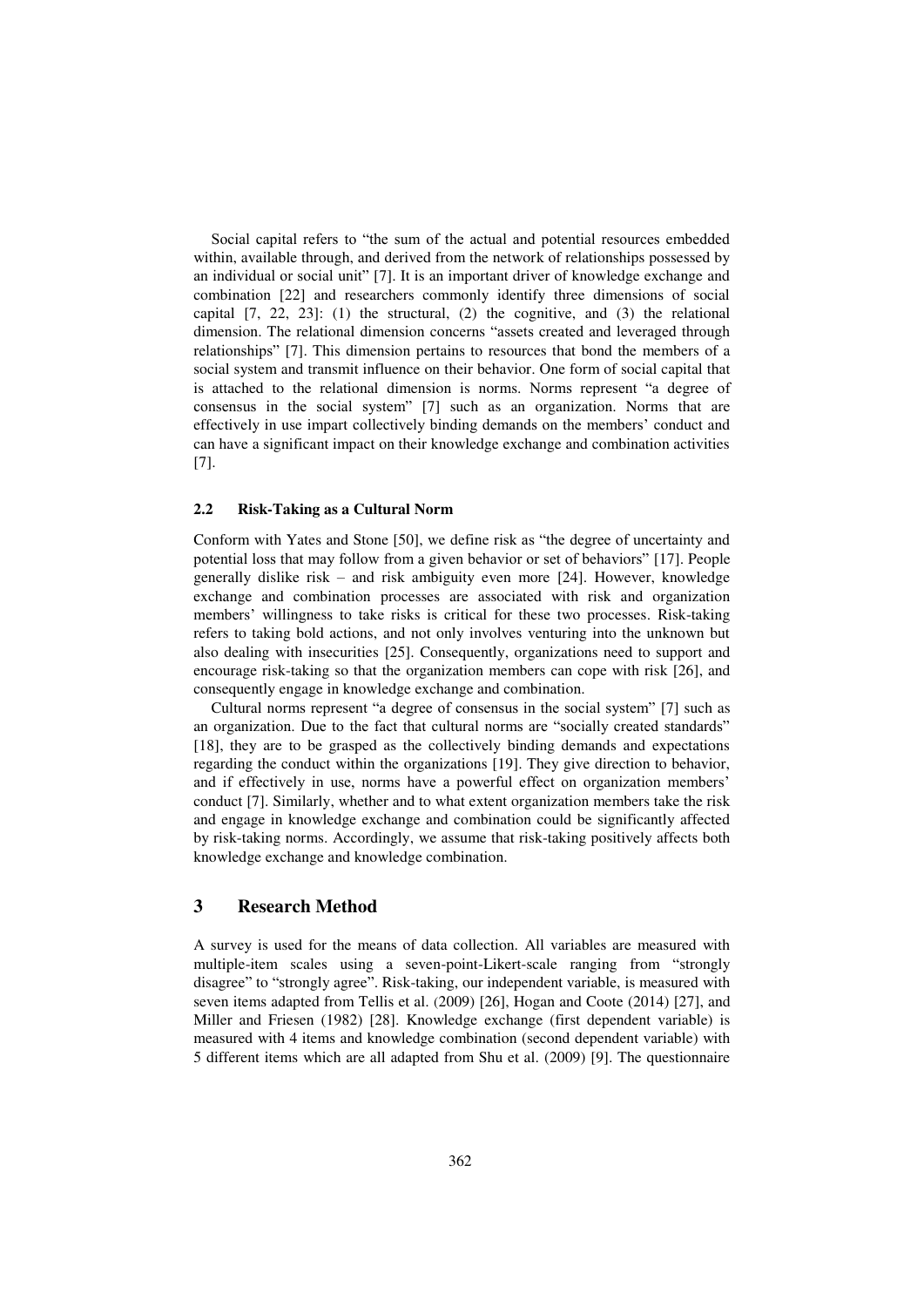undergoes a preliminary test. Researchers as well as innovation-related employees from different sub-divisions of the organizational unit under investigation serve as a pilot for the survey, helping to ensure that the items are appropriate and clearly worded for this particular sample. Data source is an organizational unit of production control and logistics in a major German, and internationally operating automotive manufacturer. Informants range from top management to lower employees. This sample is appropriate because the organization unit and informants are concerned with knowledge-intense work. We seek to reach an overall sample size of approximately 400 participants. The data collection process consists of two phases. First, emails with the link to the online-questionnaire on the academic survey platform "Unipark" are sent out. In the second step, a reminder-email is sent out after two weeks.is sent out via email.

This study uses structural equation modelling (SEM) for estimating the research model. SEM is appropriate because it allows us to test the relationships between the variables simultaneously.

### **4 Expected Contribution**

We will contribute to extant research by providing empirical insights on risk-taking's influence on both knowledge exchange and knowledge combination. This will shed light on the norm "risk-taking" – which we consider the form of social capital that has the power to shape organization members' behavior to a large extent – and its role for knowledge exchange and combination. Thereby, this study will help create a more thorough understanding of the significance of risk-taking norms for organizational innovation. The results of this study will inform practitioners about the importance of embedding risk-taking as a norm within the organizational culture in order to strengthen organization members' knowledge exchange and combination activities.

### **References**

- 1. Nonaka, I., Krogh, G. von: Tacit Knowledge and Knowledge Conversion. Controversy and Advancement in Organizational Knowledge Creation Theory. Organization Science 20, 635–652 (2009)
- 2. Teece, D.J.: Capturing Value from Knowledge Assets. The New Economy, Markets for Know-How, and Intangible Assets. California Management Review 40, 55–79 (1998)
- 3. Grant, R.M.: Toward a Knowledge-Based Theory of the Firm. Strategic Management Journal 17, 109–122 (1996)
- 4. Kogut, B., Zander, U.: Knowledge of the Firm, Combinative Capabilities, and the Replication of Technology. Organization Science 3, 383–397 (1992)
- 5. Smith, K.G., Collins, C.J., Clark, K.D.: Existing Knowledge, Knowledge Creation Capability, and the Rate of New Product Introduction in High-Technology Firms. AMJ 48, 346–357 (2005)
- 6. Shujahat, M., Sousa, M.J., Hussain, S., Nawaz, F., Wang, M., Umer, M.: Translating the Impact of Knowledge Management Processes into Knowledge-Based innovation. The